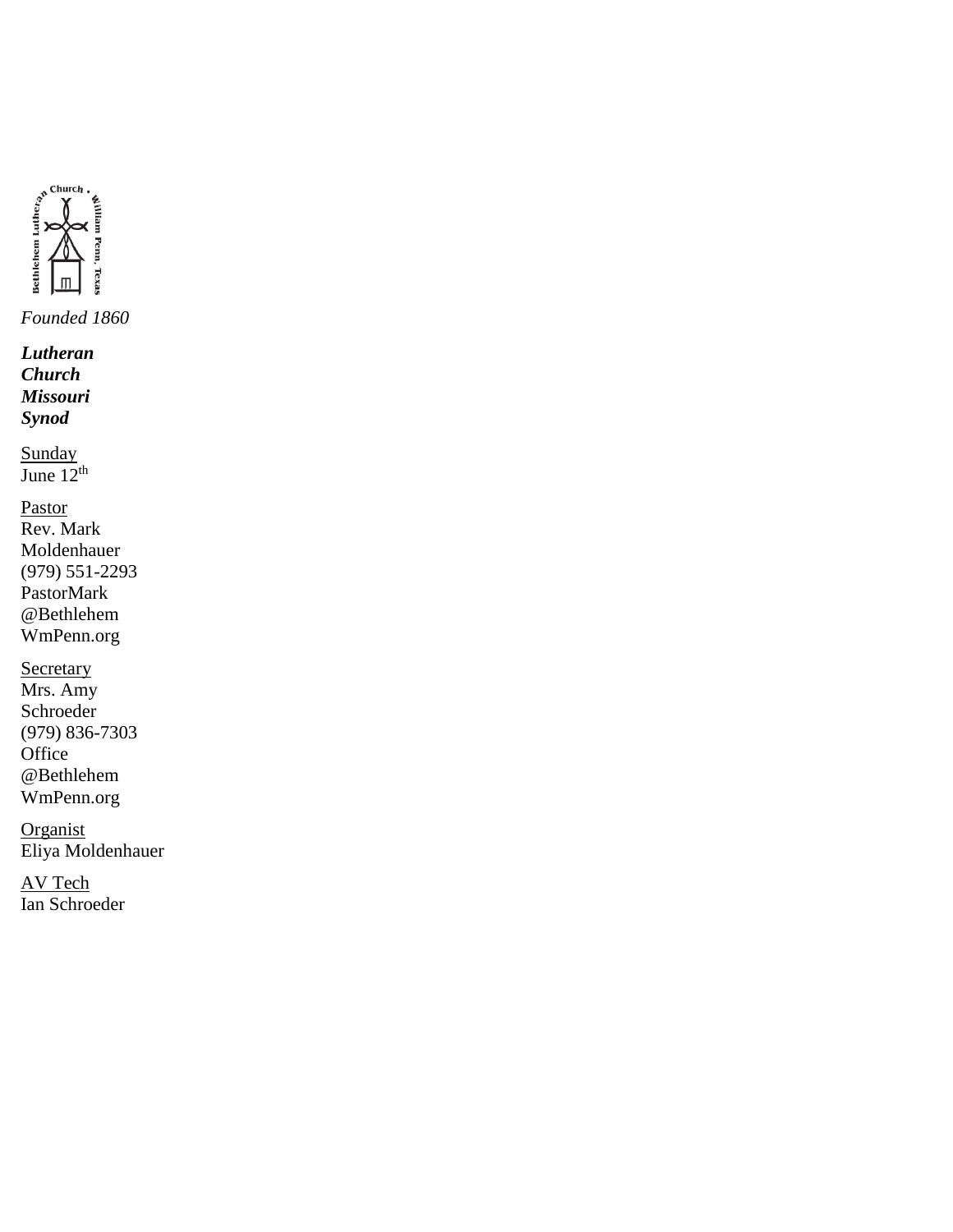# Divine Service: Setting One

### *Pre-Service Music*

*Ringing of the Church Bell*

### OPENING HYMN

*Praise to the Lord, the Almighty LSB 790* 1 Praise to the Lord, the  $Al - might - y$ , the King of cre -2 Praise to the Lord, who o'er all things is won-drous-ly 3 Praise to the who has won - drous -  $1y$ , Lord,  $fear - ful$ ly, your 4 Praise to the Lord, who will pros - per work and  $de -$ 5 Praise to the Lord! O let all that is in me  $a$ a  $\mathbf O$ my He tion! soul, praise Him, for is your a  $reign - ing$ And, on wings of gle, as an ea up made you, Health has be stowed and, when heed - less  $-1y$  $\overline{a}$ fend you; Sure **ly** His good  $\overline{\phantom{a}}$ ness and mer - cy shall  $\sim$ dore Him! All that has life and breath, come now with all who hear health and sal - va tion! Let **Now** to His  $\overline{\phantom{a}}$ lift ing, Have you not All that is sus - tain ing. seen  $\sim$  $\sim$ fall has stayed What need or  $Ev$  $er$ has ing, you. grief  $\overline{\phantom{a}}$ What the Aldai at - tend Pon der  $\ddot{\phantom{1}}$ ly you. a - new prais be - fore Him! Let the  $A - men$ Sound from His es ब्रं Join - ing tem - ple draw near, glad  $ad$ tion! in  $\mathbf O$  $\blacksquare$ ra been Sent need - ful has by His gra - cious ing? **or**  $\blacksquare$ dain failed of re - lief? Wings **His** - of mer - cy did shade you.  $might - y$ can do As with His love He be - friends you. a - gain; Glad - ly peo - ple  $for - ev - er$ a - dore Him! Tune and text: Public domain

### CONFESSION AND ABSOLUTION *LSB 151*

- **P** In the name of the Father and of the  $\pm$  Son and of the Holy Spirit.
- C **Amen.**
- $\boxed{\mathbf{P}}$  If we say we have no sin, we deceive ourselves, and the truth is not in us.
- C **But if we confess our sins, God, who is faithful and just, will forgive our sins and cleanse us from all unrighteousness.**
- $\boxed{\mathbf{P}}$  Let us then confess our sins to God our Father.
- C **Most merciful God, we confess that we are by nature sinful and unclean. We have sinned against You in thought, word, and deed, by what we have done and by what we have left undone. We have not loved You with our whole heart; we have not loved our neighbors as ourselves. We justly deserve Your present and eternal punishment. For the sake of Your Son, Jesus Christ, have mercy on us. Forgive us, renew us, and lead us,**

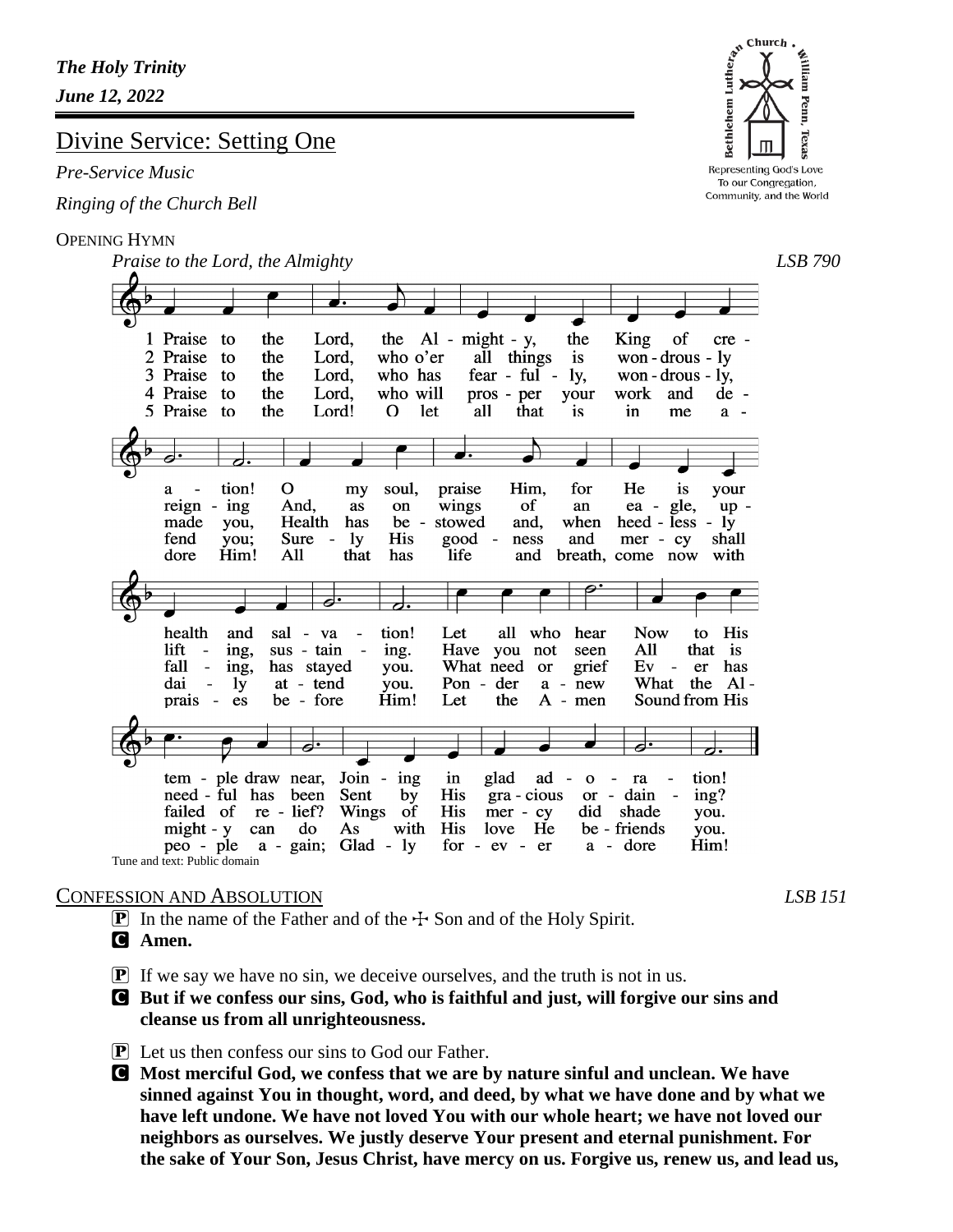**so that we may delight in Your will and walk in Your ways to the glory of Your holy name. Amen.**

P Almighty God in His mercy has given His Son to die for you and for His sake forgives you all your sins. As a called and ordained servant of Christ, and by His authority, I therefore forgive you all your sins in the name of the Father and of the  $\pm$  Son and of the Holy Spirit.

C **Amen.**

# SERVICE OF THE WORD INTROIT *Psalm 16:8–11; antiphon: Liturgical Text* Blessèd be the Holy Trinity and the undivided Unity. **Let us give glory to him because he has shown his mercy to us.** I have set the LORD always before me; **because he is at my right hand, I shall not be shaken.** Therefore my heart is glad, and my whole being rejoices; **my flesh also dwells secure.** For you will not abandon my soul to Sheol, **or let your holy one see corruption.** You make known to me the path of life; **in your presence there is fullness of joy; at your right hand are pleasures forevermore. Glory be to the Father and to the Son and to the Holy Spirit; as it was in the beginning, is now, and will be forever. Amen.** Blessèd be the Holy Trinity and the undivided Unity. **Let us give glory to him because he has shown his mercy to us.**

#### KYRIE *LSB 152*

 $\boxed{\mathbf{P}}$  In peace let us pray to the Lord.



 $\mathbf{P}$  For the peace from above and for our salvation let us pray to the Lord.



 $\boxed{\mathbf{P}}$  For the peace of the whole world, for the well-being of the Church of God, and for the unity of all let us pray to the Lord.

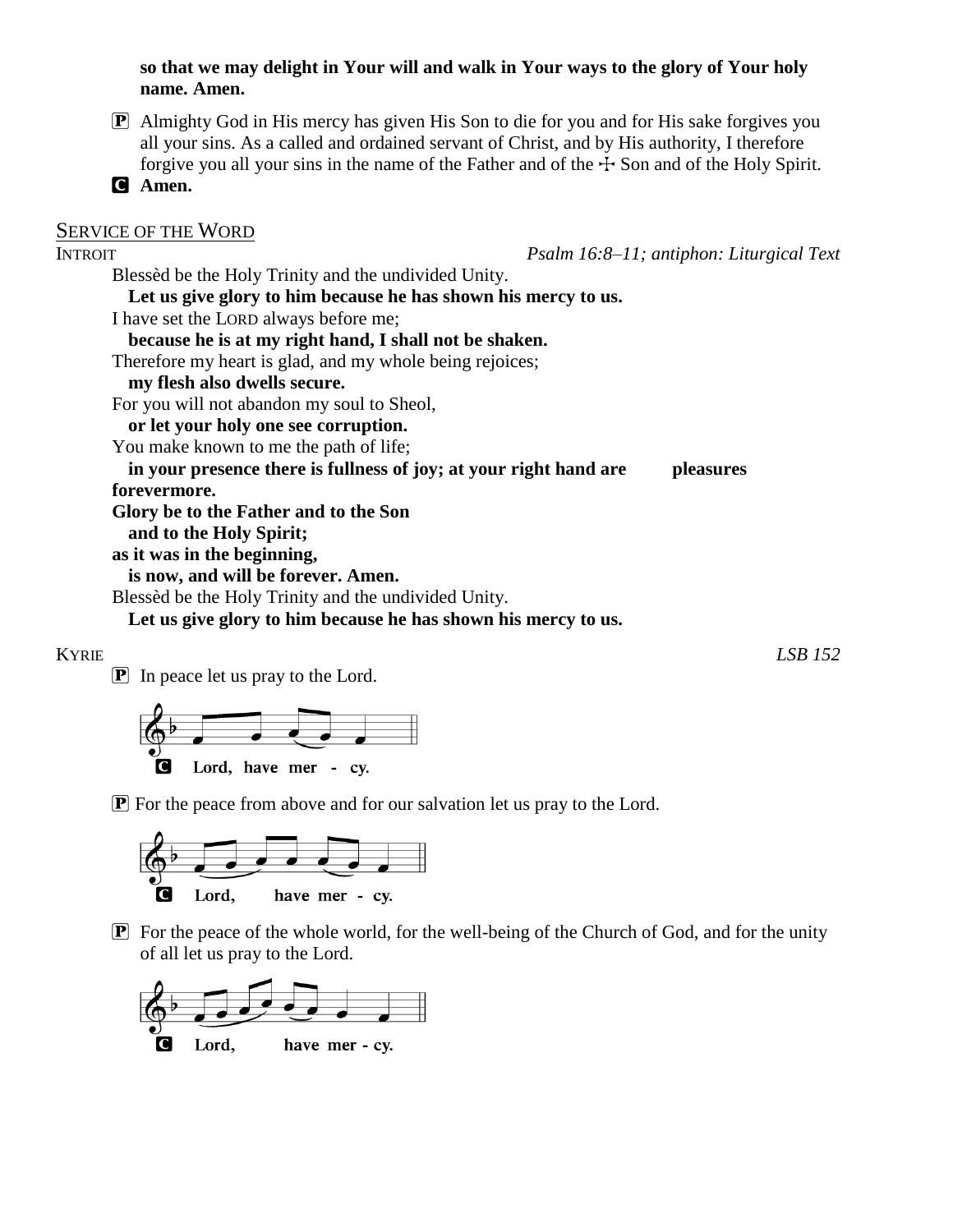$\mathbf{P}$  For this holy house and for all who offer here their worship and praise let us pray to the Lord.



P Help, save, comfort, and defend us, gracious Lord.



### HYMN OF PRAISE



Tune: Katholisches Gesangbuch, 1774, Vienna Text and tune: Public domain

#### COLLECT OF THE DAY





- P Let us pray.
- C **Almighty and everlasting God, You have given us grace to acknowledge the glory of the eternal Trinity by the confession of a true faith and to worship the Unity in the power of the Divine Majesty. Keep us steadfast in this faith and defend us from all adversities; for You, O Father, Son, and Holy Spirit, live and reign, one God, now and forever. Amen.**

FIRST READING *Proverbs 8:1–4, 22–31*

<sup>1</sup>Does not wisdom call? Does not understanding raise her voice?

<sup>2</sup>On the heights beside the way,

at the crossroads she takes her stand;

<sup>3</sup>beside the gates in front of the town,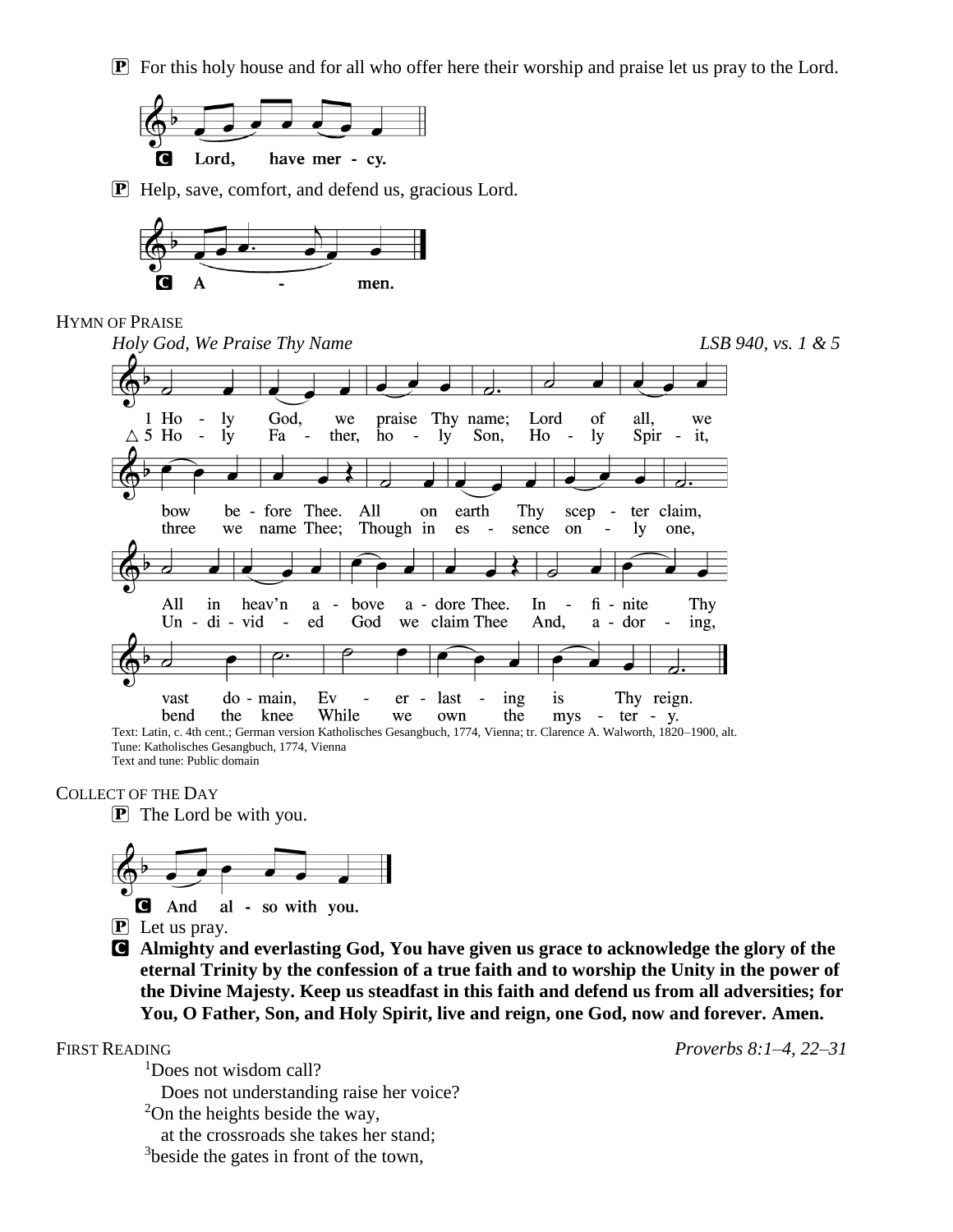at the entrance of the portals she cries aloud: <sup>4"</sup>To you, O men, I call, and my cry is to the children of man. . . . <sup>22</sup>"The LORD possessed me at the beginning of his work, the first of his acts of old.  $^{23}$ Ages ago I was set up, at the first, before the beginning of the earth. <sup>24</sup>When there were no depths I was brought forth, when there were no springs abounding with water. <sup>25</sup>Before the mountains had been shaped, before the hills, I was brought forth,  $^{26}$ before he had made the earth with its fields, or the first of the dust of the world.  $27$ When he established the heavens, I was there; when he drew a circle on the face of the deep, <sup>28</sup>when he made firm the skies above, when he established the fountains of the deep,  $29$ when he assigned to the sea its limit, so that the waters might not transgress his command, when he marked out the foundations of the earth,  $30$ then I was beside him, like a master workman, and I was daily his delight, rejoicing before him always,  $31$ rejoicing in his inhabited world and delighting in the children of man."

 $\boxed{\mathbf{P}}$  This is the Word of the Lord.

# C **Thanks be to God.**

EPISTLE *Acts 2:14a, 22–36*

<sup>14</sup>But Peter, standing with the eleven, lifted up his voice and addressed them,...

 $22$ "Men of Israel, hear these words: Jesus of Nazareth, a man attested to you by God with mighty works and wonders and signs that God did through him in your midst, as you yourselves know— $^{23}$ this Jesus, delivered up according to the definite plan and foreknowledge of God, you crucified and killed by the hands of lawless men. <sup>24</sup>God raised him up, loosing the pangs of death, because it was not possible for him to be held by it.  $^{25}$ For David says concerning him,

"'I saw the Lord always before me,

for he is at my right hand that I may not be shaken;

 $^{26}$ therefore my heart was glad, and my tongue rejoiced;

my flesh also will dwell in hope.

 $^{27}$ For you will not abandon my soul to Hades,

or let your Holy One see corruption.

<sup>28</sup>You have made known to me the paths of life;

you will make me full of gladness with your presence.'

<sup>29</sup>"Brothers, I may say to you with confidence about the patriarch David that he both died and was buried, and his tomb is with us to this day. <sup>30</sup>Being therefore a prophet, and knowing that God had sworn with an oath to him that he would set one of his descendants on his throne, <sup>31</sup>he foresaw and spoke about the resurrection of the Christ, that he was not abandoned to Hades, nor did his flesh see corruption. <sup>32</sup>This Jesus God raised up, and of that we all are witnesses. <sup>33</sup>Being therefore exalted at the right hand of God, and having received from the Father the promise of the Holy Spirit, he has poured out this that you yourselves are seeing and hearing. <sup>34</sup>For David did not ascend into the heavens, but he himself says,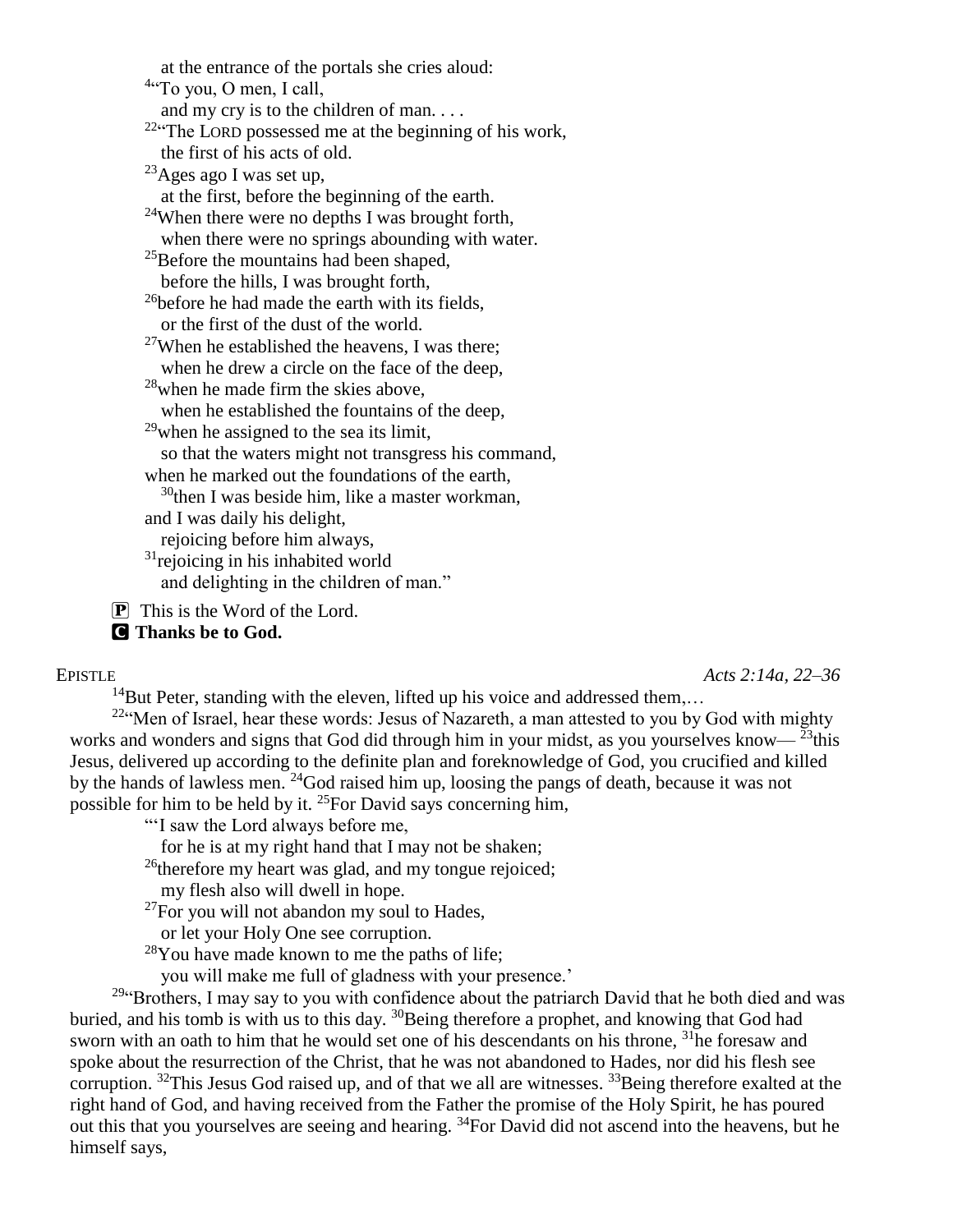"The Lord said to my Lord,

Sit at my right hand,

<sup>35</sup>until I make your enemies your footstool.'

<sup>36</sup>Let all the house of Israel therefore know for certain that God has made him both Lord and Christ, this Jesus whom you crucified."

P This is the Word of the Lord.

C **Thanks be to God.**



C Glo - ry to You,  $\mathbf{O}$ Lord.

<sup>48</sup>The Jews answered [Jesus], "Are we not right in saying that you are a Samaritan and have a demon?" <sup>49</sup>Jesus answered, "I do not have a demon, but I honor my Father, and you dishonor me. <sup>50</sup>Yet I do not seek my own glory; there is One who seeks it, and he is the judge. <sup>51</sup>Truly, truly, I say to you, if anyone keeps my word, he will never see death." <sup>52</sup>The Jews said to him, "Now we know that you have a demon! Abraham died, as did the prophets, yet you say, 'If anyone keeps my word, he will never taste death.<sup>' 53</sup>Are you greater than our father Abraham, who died? And the prophets died! Who do you make yourself out to be?" <sup>54</sup>Jesus answered, "If I glorify myself, my glory is nothing. It is my Father who glorifies me, of whom you say, 'He is our God.' <sup>55</sup>But you have not known him. I know him. If I were to say that I do not know him, I would be a liar like you, but I do know him and I keep his word. <sup>56</sup>Your father Abraham rejoiced that he would see my day. He saw it and was glad." <sup>57</sup>So the Jews said to him, "You are not yet fifty years old, and have you seen Abraham?" <sup>58</sup>Jesus said to them, "Truly, truly, I say to you, before Abraham was, I am." <sup>59</sup>So they picked up stones to throw at him, but Jesus hid himself and went out of the temple.



SERMON HYMN

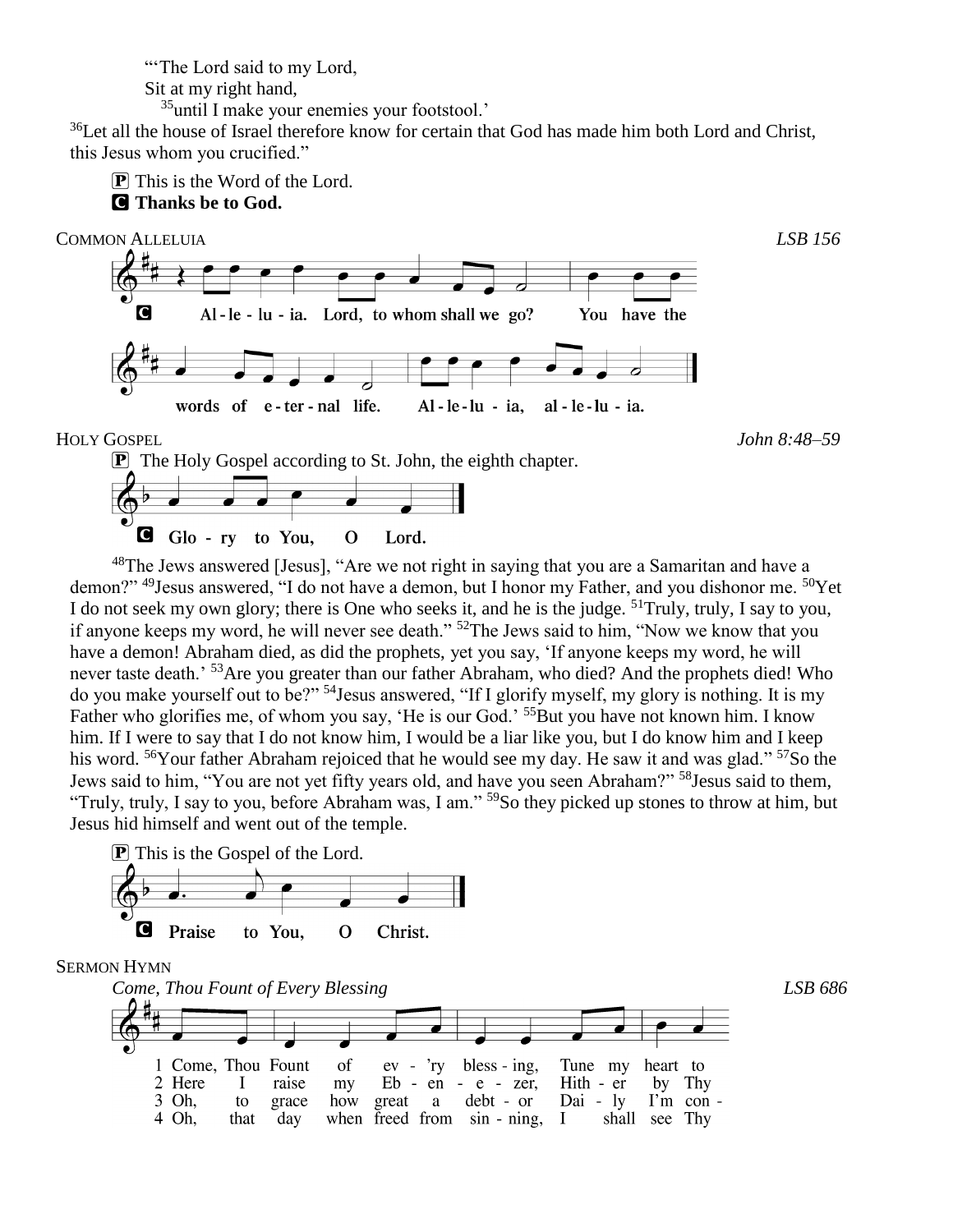

*The Lord – Acts 2:14a, 22–36*

#### CHILDREN'S MESSAGE

*Get the Picture? – John 8:48–59*

APOSTLES' CREED *LSB 159* C **I believe in God, the Father Almighty, maker of heaven and earth. And in Jesus Christ, His only Son, our Lord, who was conceived by the Holy Spirit, born of the virgin Mary, suffered under Pontius Pilate, was crucified, died and was buried. He descended into hell. The third day He rose again from the dead. He ascended into heaven and sits at the right hand of God the Father Almighty.**

 **From thence He will come to judge the living and the dead.**

**I believe in the Holy Spirit, the holy Christian Church, the communion of saints, the forgiveness of sins, the resurrection of the body,** and the life  $\bigoplus$  everlasting. Amen.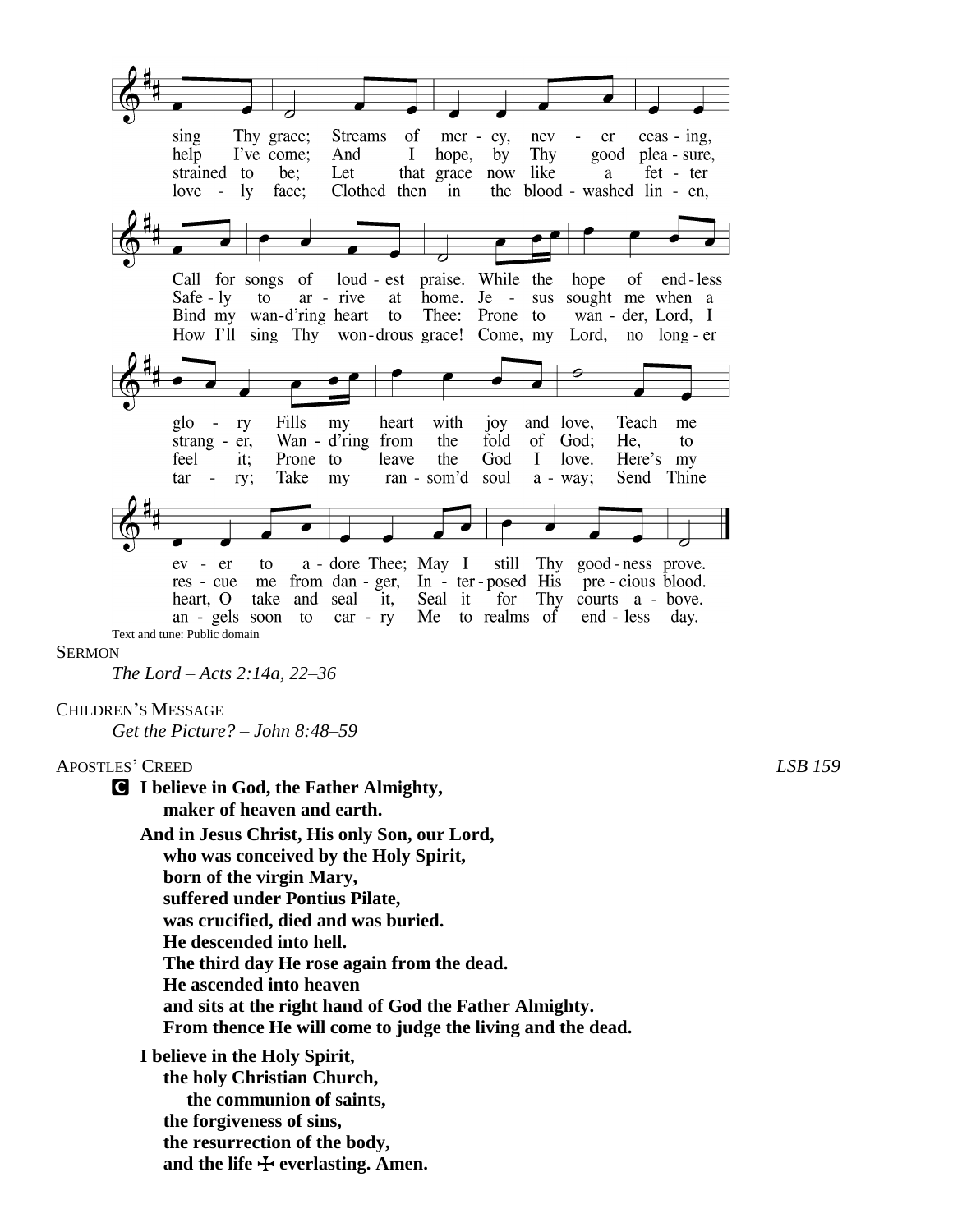### **OFFERING**

#### **OFFERTORY**



#### PRAYER OF THE CHURCH

# THE LORD'S PRAYER

C **Our Father who art in heaven, hallowed be Thy name, Thy kingdom come, Thy will be done on earth as it is in heaven; give us this day our daily bread; and forgive us our trespasses as we forgive those who trespass against us; and lead us not into temptation, but deliver us from evil. For Thine is the kingdom and the power and the glory forever and ever. Amen.**

## BENEDICTION *LSB 166*

P The Lord bless you and keep you.

The Lord make His face shine on you and be gracious to you.

The Lord look upon you with favor and  $\pm$  give you peace.

# C **Amen.**

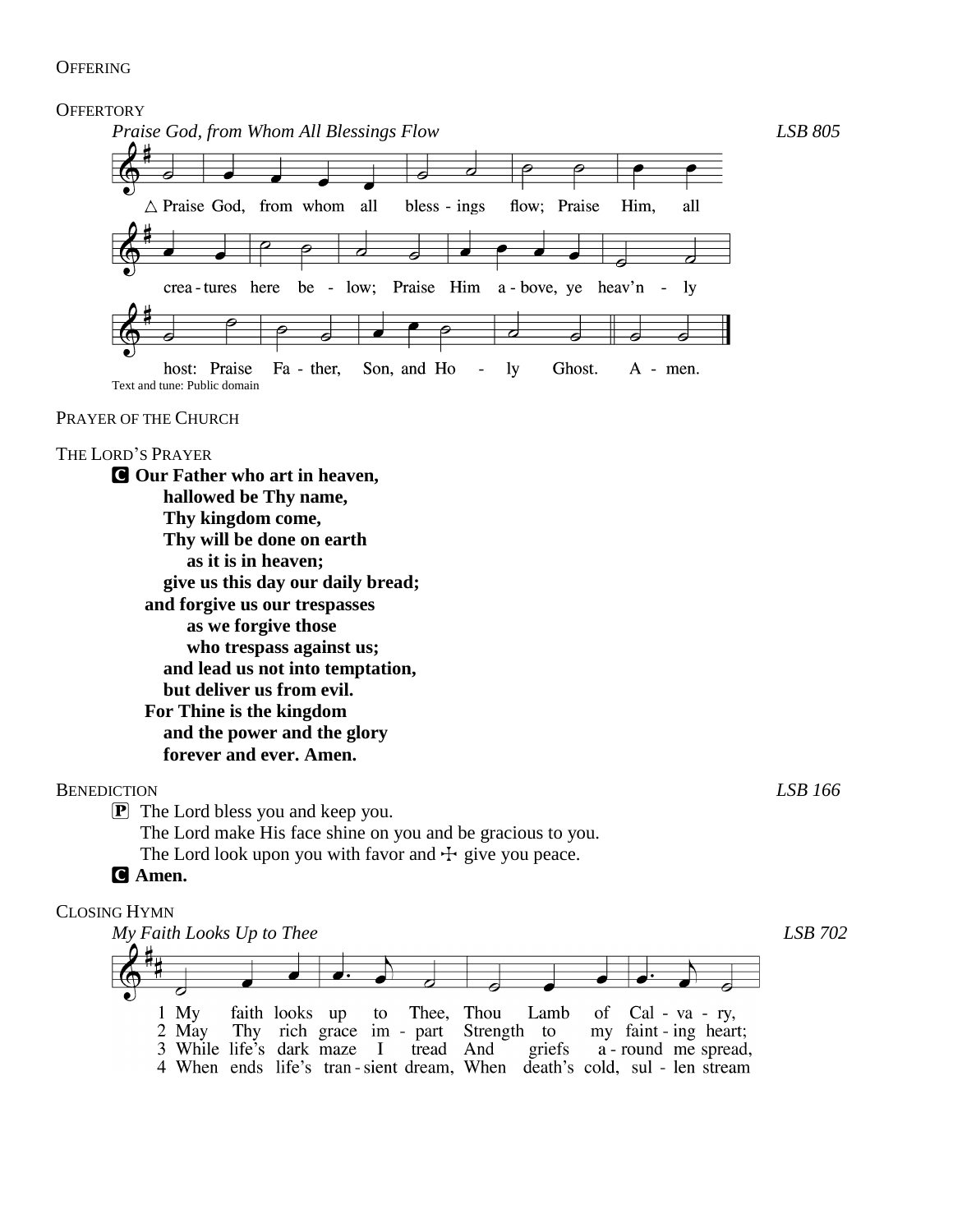

*June Bible Verse*

Be still, and know that I am God. I will be exalted among the nations, I will be exalted in the earth! *Psalm 46:10*

*Our Mission Statement*

Representing God's Love to our Congregation, Community, and the World!

 $\mathcal{I}_n$  Our  $\mathcal{T}$ 

**Congregation:** Deloris Griffin, Lathel Norris, those recovering from various illnesses, and the Parish Hall Renovation

Shut-ins: Renee Brinkmann, Mildred Holle, Mary McCoy, James Schoenemann, Lorine Schroeder

**Community:** Brenham Pregnancy Center, those affected by COVID-19, Faith Mission, St. Matthew's (vacancy)

**World:** The Ukraine

#### ANNOUNCEMENTS

|                     |                                      | <b>This Week's Schedule</b>     |                         |
|---------------------|--------------------------------------|---------------------------------|-------------------------|
|                     | <b>June 12 – June 19</b>             |                                 |                         |
| Today:              | <b>The Holy Trinity</b>              |                                 |                         |
|                     | 9:00 AM                              | Sunday School/Adult Bible Study |                         |
|                     | 10:15 AM                             | Divine Worship Service          |                         |
|                     | Acolyte:                             | Confirmand                      |                         |
|                     | Guest Register:                      | <b>Sherry Watson</b>            |                         |
|                     | Ushers:                              | Collin Schroeder                | Ian Schroeder           |
|                     |                                      | Dale Schroeder                  | Mike Schroeder          |
| <b>Monday:</b>      | 10:00 AM                             | <b>Worship Online</b>           |                         |
| <b>Tuesday:</b>     | 7:30 PM                              | <b>LWML</b>                     |                         |
| <b>Next Sunday:</b> | <b>Second Sunday after Pentecost</b> |                                 |                         |
|                     | 9:00 AM                              | Sunday School/Adult Bible Study |                         |
|                     | 10:15 AM                             | Divine Worship Service          |                         |
|                     | Acolyte:                             | Confirmand                      |                         |
|                     | Guest Register:                      | Paula Whittaker                 |                         |
|                     | Ushers:                              | <b>Shane Schroeder</b>          | <b>Trenton Schwartz</b> |
|                     |                                      | Lance Searle                    | Chris Smitherman        |